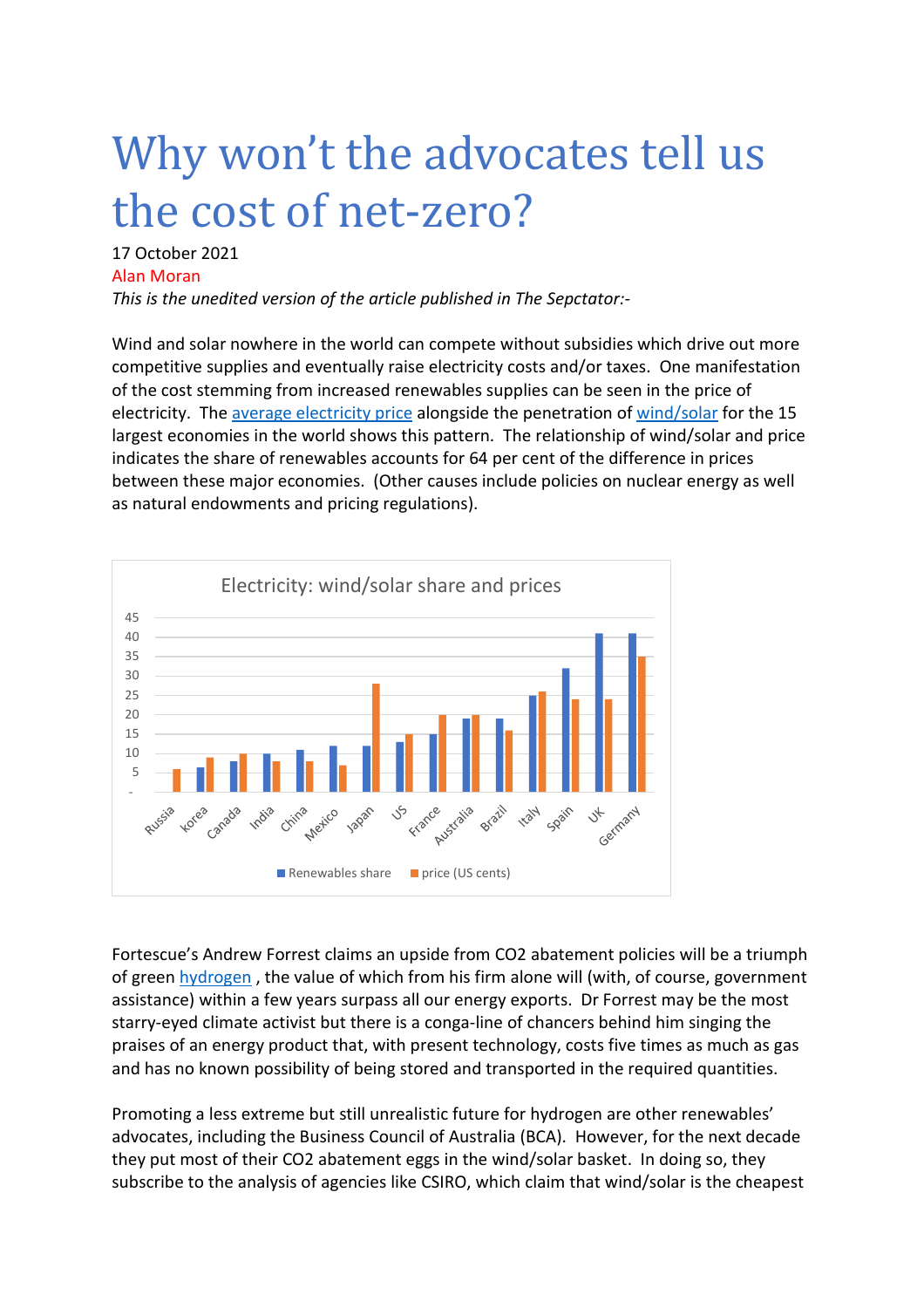form of electricity. The BCA, like others will not accept the corollary of this – namely that subsidies to wind and solar are therefore not needed.

Most of Australia's more grounded politicians recognise that a cost is involved in moving to net zero. No politician however - NOT ONE – has ever offered an estimate of what that might be. The Treasurer would be expected to be the most aware of the cost penalty but when recently pressed by Andrew Bolt he merely smiled engagingly and prevaricated.

The latest Australian politician climbing aboard the policy of net zero emissions is Peter Dutton, which means the Liberal Party is solidly in support. Many in the National Party have indicated a willingness to support the policy if there are sufficient electoral bribes for the regions. Opposition is therefore confined to some Nationals and minor parties including One Nation, United Australia and the Liberal Democrats.

One measure of the cost of action is the tax required to bring about the required level of abatement, that is, the level of tax needed to bring about the replacement of CO2 emissionintensive coal and gas by other forms of supply - effectively at present wind and solar. The notoriously warmist International Energy Agency put the tax for net zero at \$US75 per tonne of CO2, which equates to a price hike for Australian electricity of around \$75 per MWh on top of the \$50 per MWh price prevailing prior to subsidies to renewables biting. Others put the costs much higher – New Zealand's Productivity Commission estimated the tax rate to achieve net zero could be as high as \$NZ650 per tonne of CO2.

In fact, the cost will vary with the emission reduction trajectory, rising with each increasing increment of hydrocarbon replacement.

For Australia, the cost of displacing this hydrocarbon supply by wind/solar, for the latest year available amounts to about \$10 billion. This comprises \$7 billion in subsidies (regulatory requirements and direct support in government grants and loans) and \$3 billion in new transmission, pump storage and other measures necessary to operationalise the inherently intermittent and low system strength of renewables.

Australia's total emissions from electricity production (called Stage 1 emissions) in 2013 were [182 million tonnes.](http://www.cleanenergyregulator.gov.au/NGER/National%20greenhouse%20and%20energy%20reporting%20data/electricity-sector-emissions-and-generation-data/electricity-sector-emissions-and-generation-data-2012-13) Since then, renewables have risen to comprise one fifth of supply, which equates to some 36 million tonnes emissions a year avoided by the replacement of coal.

At the \$10 billion a year cost, the abatement of 36 million tonnes of CO2 equates to an annual de facto tax equivalent of \$280 per tonne of CO2. At the \$10 billion a year cost, the abatement of 36 million tonnes of CO2 equates to an annual de facto tax buyout equivalent of \$280 per tonne of CO2. (NOTE: if we assess the tax as being \$10 billion on a numerator of 182 million tonnes, the rate is \$55 per tonne.) Hence the tax we are paying for an outcome that is regarded as derisory by alarmists, subsidy seekers and the bulk of the mainstream media already vastly exceeds that which is paraded as being the standard tax cost. Hence the tax we are paying for an outcome that is regarded as derisory by alarmists, subsidy seekers and the bulk of the mainstream media already vastly exceeds that which is paraded as being the standard tax cost.